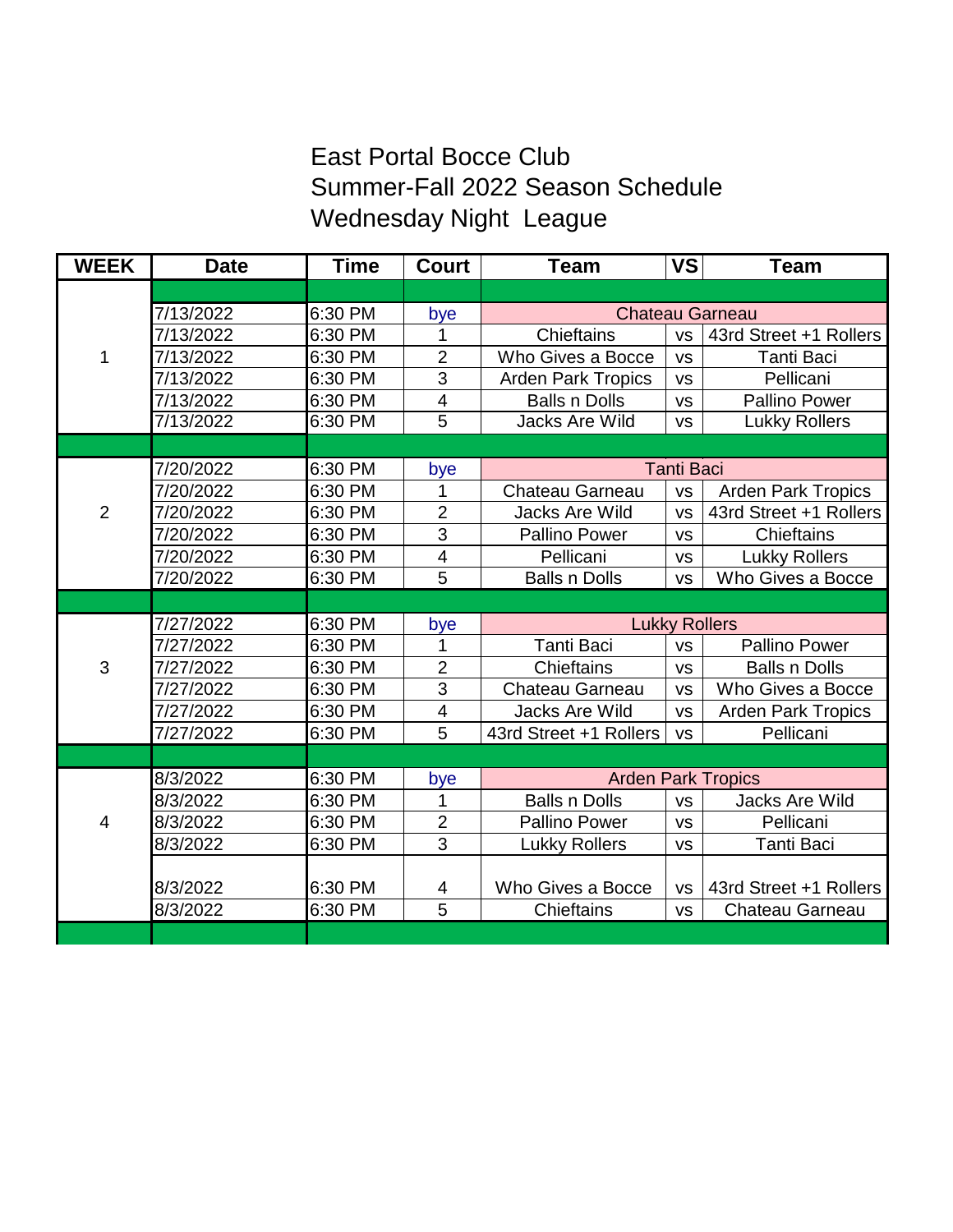|                | 8/10/2022 | 6:30 PM | bye                      | <b>Jacks Are Wild</b>     |                      |                        |  |
|----------------|-----------|---------|--------------------------|---------------------------|----------------------|------------------------|--|
| 5              | 8/10/2022 | 6:30 PM | 1                        | Who Gives a Bocce         | <b>VS</b>            | Pellicani              |  |
|                | 8/10/2022 | 6:30 PM | $\overline{2}$           | Chateau Garneau           | <b>VS</b>            | <b>Lukky Rollers</b>   |  |
|                |           |         |                          |                           |                      |                        |  |
|                | 8/10/2022 | 6:30 PM | 3                        | <b>Balls n Dolls</b>      | <b>VS</b>            | 43rd Street +1 Rollers |  |
|                | 8/10/2022 | 6:30 PM | $\overline{\mathcal{A}}$ | <b>Tanti Baci</b>         | <b>VS</b>            | Chieftains             |  |
|                | 8/10/2022 | 6:30 PM | $\overline{5}$           | <b>Pallino Power</b>      | <b>VS</b>            | Arden Park Tropics     |  |
|                |           |         |                          |                           |                      |                        |  |
|                | 8/17/2022 | 6:30 PM | bye                      | <b>Chieftains</b>         |                      |                        |  |
|                |           |         |                          |                           |                      |                        |  |
|                | 8/17/2022 | 6:30 PM | 1                        | 43rd Street +1 Rollers    | <b>VS</b>            | <b>Lukky Rollers</b>   |  |
| 6              | 8/17/2022 | 6:30 PM | $\overline{2}$           | <b>Arden Park Tropics</b> | <b>VS</b>            | Who Gives a Bocce      |  |
|                | 8/17/2022 | 6:30 PM | 3                        | <b>Jacks Are Wild</b>     | <b>VS</b>            | <b>Pallino Power</b>   |  |
|                | 8/17/2022 | 6:30 PM | $\overline{\mathbf{4}}$  | Chateau Garneau           | <b>VS</b>            | Pellicani              |  |
|                | 8/17/2022 | 6:30 PM | 5                        | <b>Tanti Baci</b>         | <b>VS</b>            | <b>Balls n Dolls</b>   |  |
|                |           |         |                          |                           |                      |                        |  |
|                | 8/24/2022 | 6:30 PM | bye                      |                           | <b>Balls n Dolls</b> |                        |  |
|                | 8/24/2022 | 6:30 PM | 1                        | <b>Arden Park Tropics</b> | <b>VS</b>            | Chieftains             |  |
|                |           |         |                          |                           |                      |                        |  |
| $\overline{7}$ | 8/24/2022 | 6:30 PM | $\overline{2}$           | 43rd Street +1 Rollers    | <b>VS</b>            | <b>Pallino Power</b>   |  |
|                | 8/24/2022 | 6:30 PM | 3                        | <b>Tanti Baci</b>         | <b>VS</b>            | Chateau Garneau        |  |
|                | 8/24/2022 | 6:30 PM | 4                        | <b>Lukky Rollers</b>      | <b>VS</b>            | Who Gives a Bocce      |  |
|                | 8/24/2022 | 6:30 PM | 5                        | Pellicani                 | <b>VS</b>            | <b>Jacks Are Wild</b>  |  |
|                |           |         |                          |                           |                      |                        |  |
|                | 8/31/2022 | 6:30 PM | bye                      |                           | Pellicani            |                        |  |
|                | 8/31/2022 | 6:30 PM | 1                        | Who Gives a Bocce         | <b>VS</b>            | <b>Pallino Power</b>   |  |
| 8              | 8/31/2022 | 6:30 PM | $\overline{2}$           | <b>Tanti Baci</b>         | <b>VS</b>            | <b>Jacks Are Wild</b>  |  |
|                | 8/31/2022 | 6:30 PM | 3                        | <b>Chieftains</b>         | <b>VS</b>            | <b>Lukky Rollers</b>   |  |
|                | 8/31/2022 | 6:30 PM | $\overline{\mathbf{4}}$  | <b>Arden Park Tropics</b> | <b>VS</b>            | <b>Balls n Dolls</b>   |  |
|                |           |         |                          |                           |                      |                        |  |
|                | 8/31/2022 | 6:30 PM | 5                        | Chateau Garneau           | <b>VS</b>            | 43rd Street +1 Rollers |  |
|                |           |         |                          |                           |                      |                        |  |
| $9\,$          | 9/7/2022  | 6:30 PM | bye                      |                           |                      | 43rd Street +1 Rollers |  |
|                | 9/7/2022  | 6:30 PM | 1                        | <b>Lukky Rollers</b>      | <b>VS</b>            | <b>Balls n Dolls</b>   |  |
|                | 9/7/2022  | 6:30 PM | $\overline{2}$           | Pellicani                 | <b>VS</b>            | Chieftains             |  |
|                | 9/7/2022  | 6:30 PM | 3                        | Who Gives a Bocce         | <b>VS</b>            | Jacks Are Wild         |  |
|                | 9/7/2022  | 6:30 PM | 4                        | <b>Pallino Power</b>      | <b>VS</b>            | Chateau Garneau        |  |
|                | 9/7/2022  | 6:30 PM | 5                        | <b>Arden Park Tropics</b> | <b>VS</b>            | Tanti Baci             |  |
|                |           |         |                          |                           |                      |                        |  |